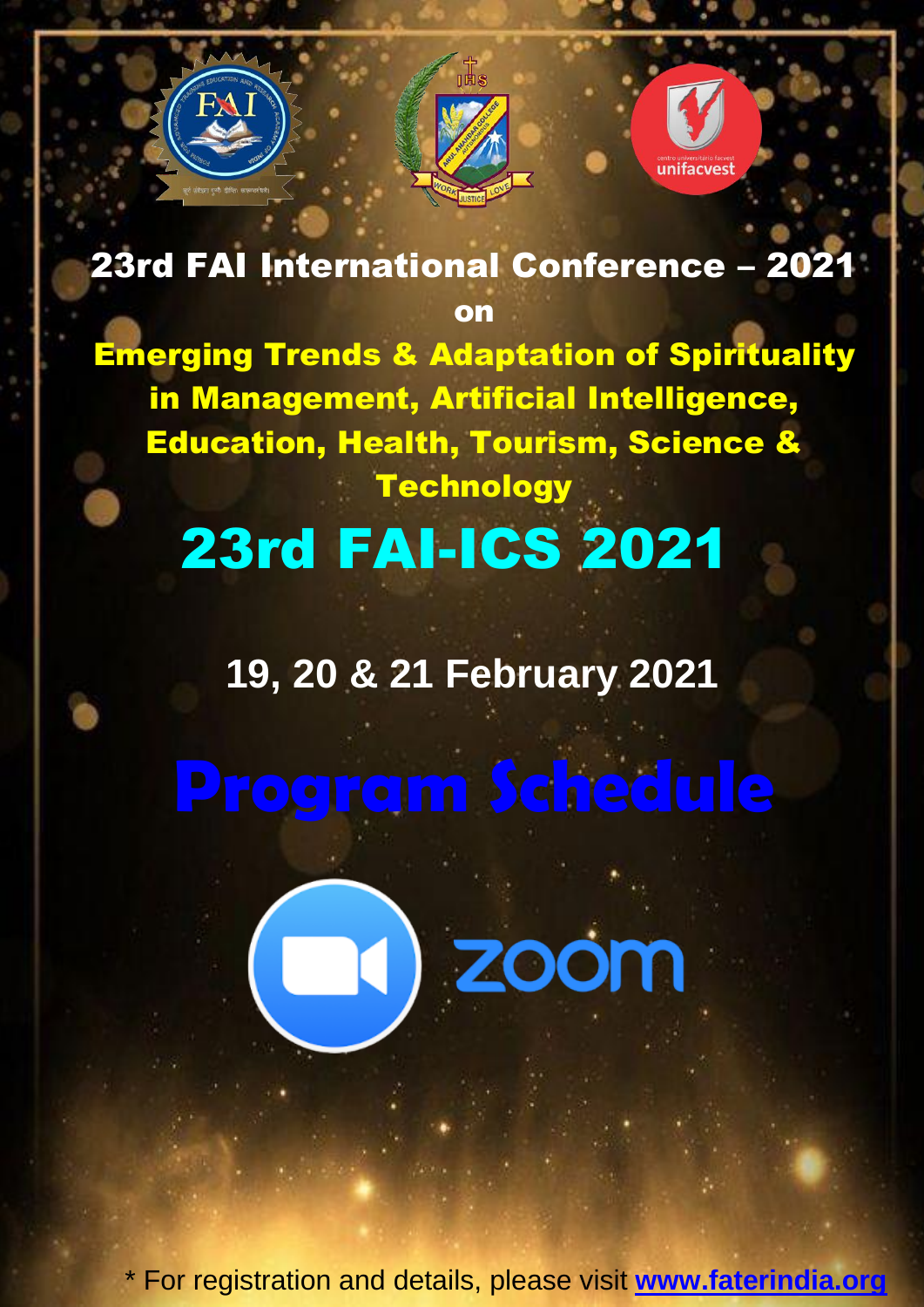#### **(2:45 PM) ZOOM PLATFORM WINDOW OPEN**

#### **(3.00 PM) WELCOME AND INTRODUCTION OF DIGNITARIES**

**Dr. K. S. Joseph Wilson**, Organizing Secretary-23rd FAI-ICS 2021 Associate Professor and Head, Department of Physics, Arul Anandar College, Madurai, Tamil Nadu, India

#### **(3.05 PM)**

#### **PRAYER**

**Dr. C S A. Raj**, Assistant Professor of Physics, Arul Anandar College, Madurai, Tamil Nadu, India

#### **(3.10 PM)**

#### **LIGHTING THE LAMP (Chief Guest & Dignitaries)**

- 1. H.E. Muon Veasna-Chief Guest-V.P.(UME) Cambodia
	- 2. Prof. B.S. Bisht.
	- 3. Prof. Geovani Broering
	- 4. Rev. Fr. John Pragasam
	- 5. Dr. Roberto Lopes da Fonseca
	- 6. Maj. Gen. (Dr) M.P. Singh (Retd.)
	- 7. Dr. C. C. Tan
- 8. Rev. Fr. Gilburt Camilus
- 9. Prof. Zinaida Zhyvko
- 10.Prof. Arceloni Neusa Volpato
- 11. Prof. M. Lellis Thivagar
- 12.Prof.Pankaj Srivastava
- 13. Dr. Soraya Erpen Broering

\*Under the direction of **Dr. Meenakshi Srivastava, Dr. A. Amutha & Rajkrishna Mondal**, IT Advisory Committee members

19 FEB 2021

### **(3.15 PM)**

#### **ABOUT THE CONFERENCE**

**Prof. M. Lellis Thivagar,**  Vice President (FAI), Professor & Head, School of Mathematics, Madurai Kamaraj University, Madurai, Tamil Nadu, India

#### **\*AS PER INDIAN STANDARD TIME**

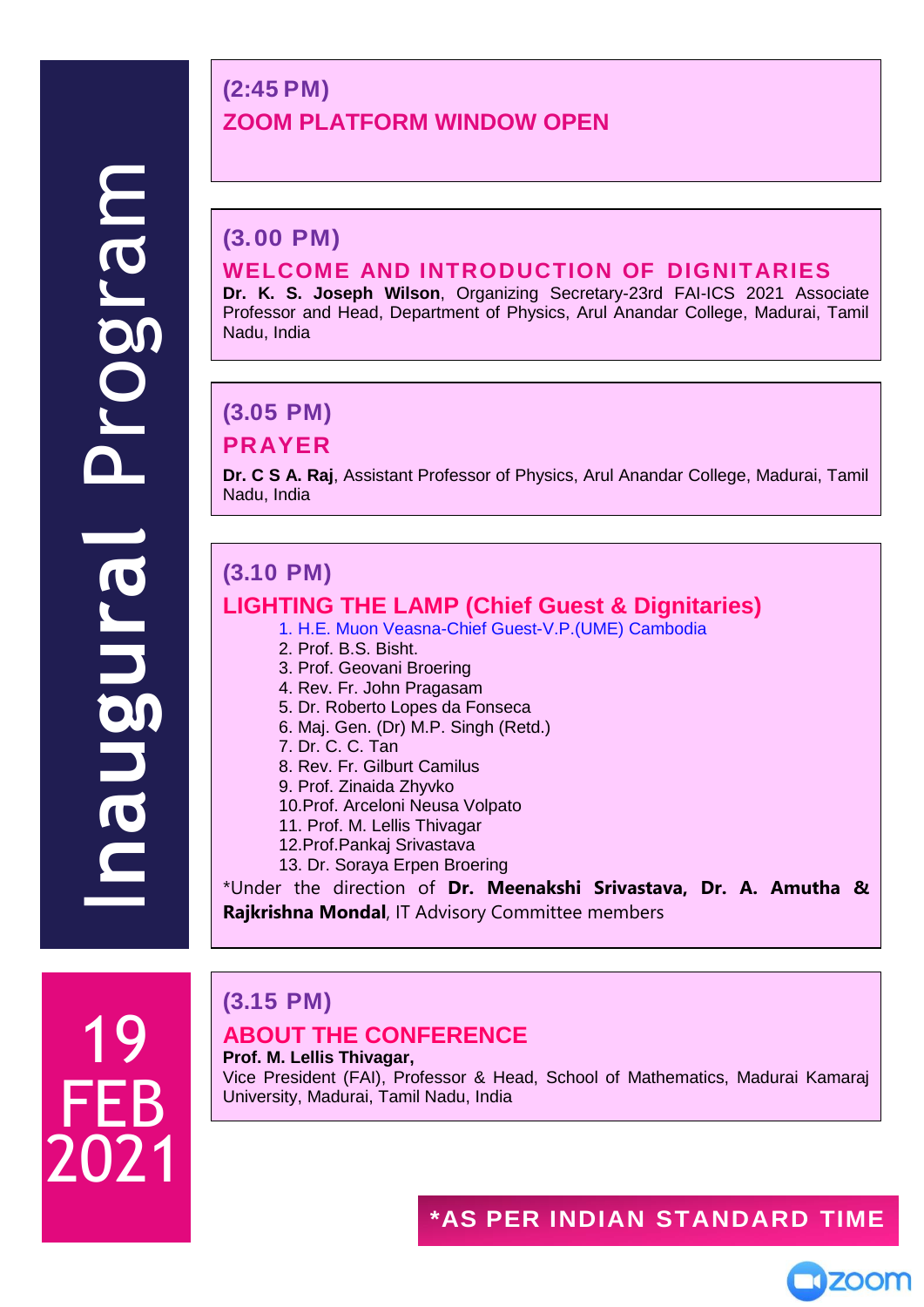19

FEB

2021

#### **(3.20 PM) FAI ANNUAL REPORT 2020-2021 & PUBLICATION (COLLABORATIONS WITH SPRINGER)**

#### **Prof. Pankaj Srivastava,**

General Secretary (FAI), Professor, National Institute of Technology Allahabad, Prayagraj, India

#### **(3.25 PM)**

#### **INAUGURAL ADDRESS**

**Rev. Dr. U. Godwin Rufus, S.J.,** Principal, Arul Anandar College, Madurai, Tamil Nadu, India

#### **(3.30 PM) ADDRESS BY PATRONS AND CONVENERS (2 MINUTES EACH)**

- **1. Maj. Gen. (Retd.), Dr. M.P. Singh,** Vice President, FAI
- **2. Rev. Dr. Gilburt Camilus, S.J., Secretary,** Arul Anandar College, Madurai, Tamil Nadu, India
- **3. Dr. C. C. Tan,** Vice President-FAI, School of Business Management, Mae Fah LuangUniversity, Thailand.
- **4. Prof.Zinaida Zhyvko,** Lviv State Univ of Internal Affairs, Ukraine.
- **5. Prof. Arceloni Neusa Volpato,** UNIFACVEST Brazil

#### **(3.40 PM) ADDRESS OF GUEST OF HONOR**

**Rev. Dr. John Prakasam, S.J.,** Rector, Arul Anandar College, Madurai, Tamil Nadu, India

#### **(3.45 PM) ADDRESS OF GUEST OF HONOR**

**Prof. P.K. Srivastava,** Former President -FAI, Dean, IES University -Bhopal

#### **(3.50 PM)**

#### **PRESIDENTIAL ADDRESS**

**Prof. B.S. Bisht,** President- FATER Academy of India & Ex.Vice Chancellor-G.B.Pant Agriculture University, Pant Nagar, Uttrakhand, India

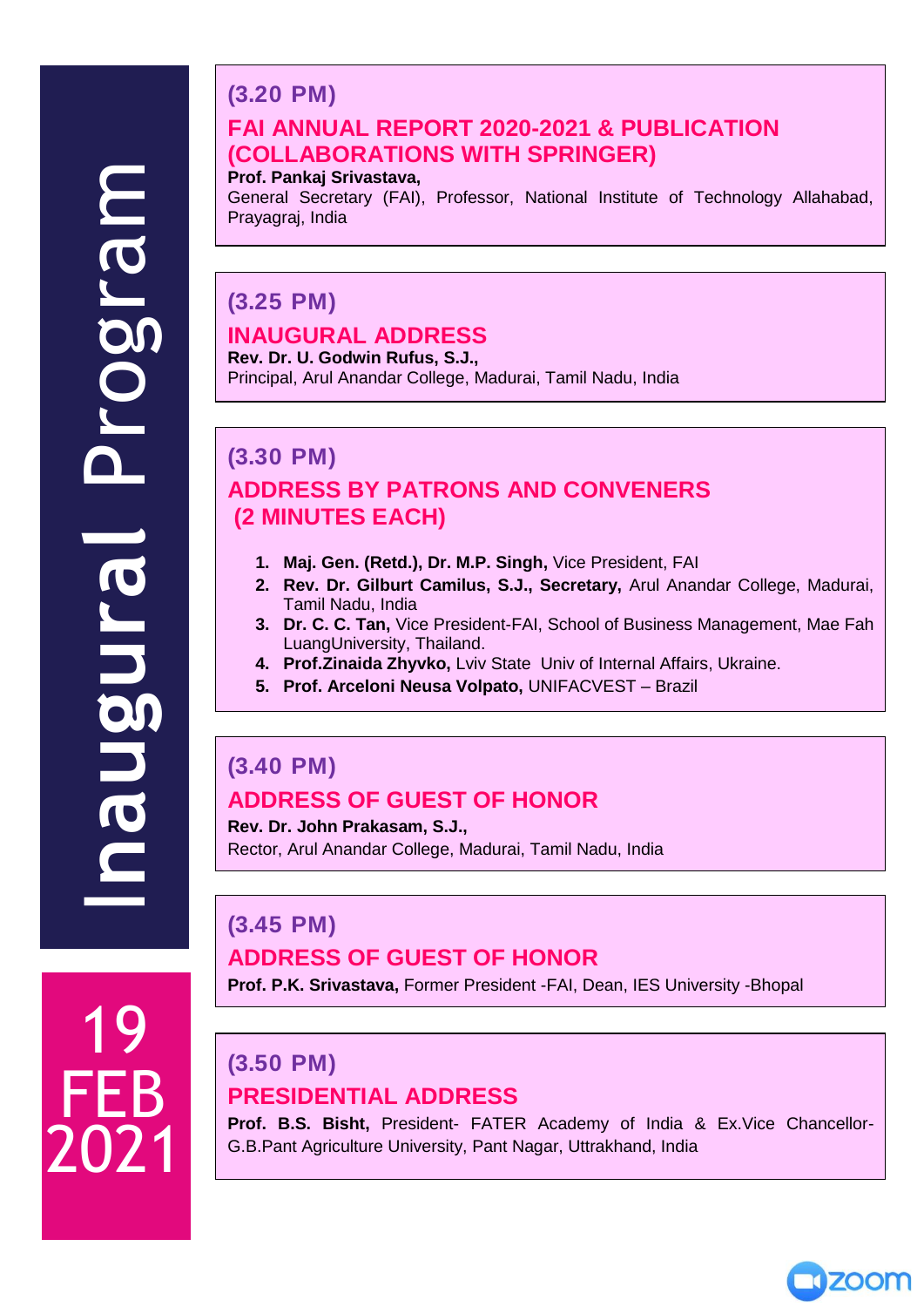19

FEB

2021

#### **(3.55 PM) RELEASE OF CONFERENCE PROCEEDINGS**

**By the Chief Guest, Guest of Honor & Dignitaries.**

\*Under the direction of **Dr. Meenakshi Srivastava, Dr. A. Amutha & Rajkrishna Mondal**, IT Advisory Committee members

### **(4.00 PM) CHIEF GUEST ADDRESS**

**H. E. Muon Veasna**, Vice President, University of Management and Economics, Cambodia

### **(4.05 PM) VOTE OF THANKS**

#### **Dr. M. George Joseph,**

Organizing Secretary-23rd FAI-ICS 2021, Asso. Prof. and Head, Department of Philosophy, Arul Anandar College, Madurai, Tamil Nadu, India

# **(4.10 PM)**

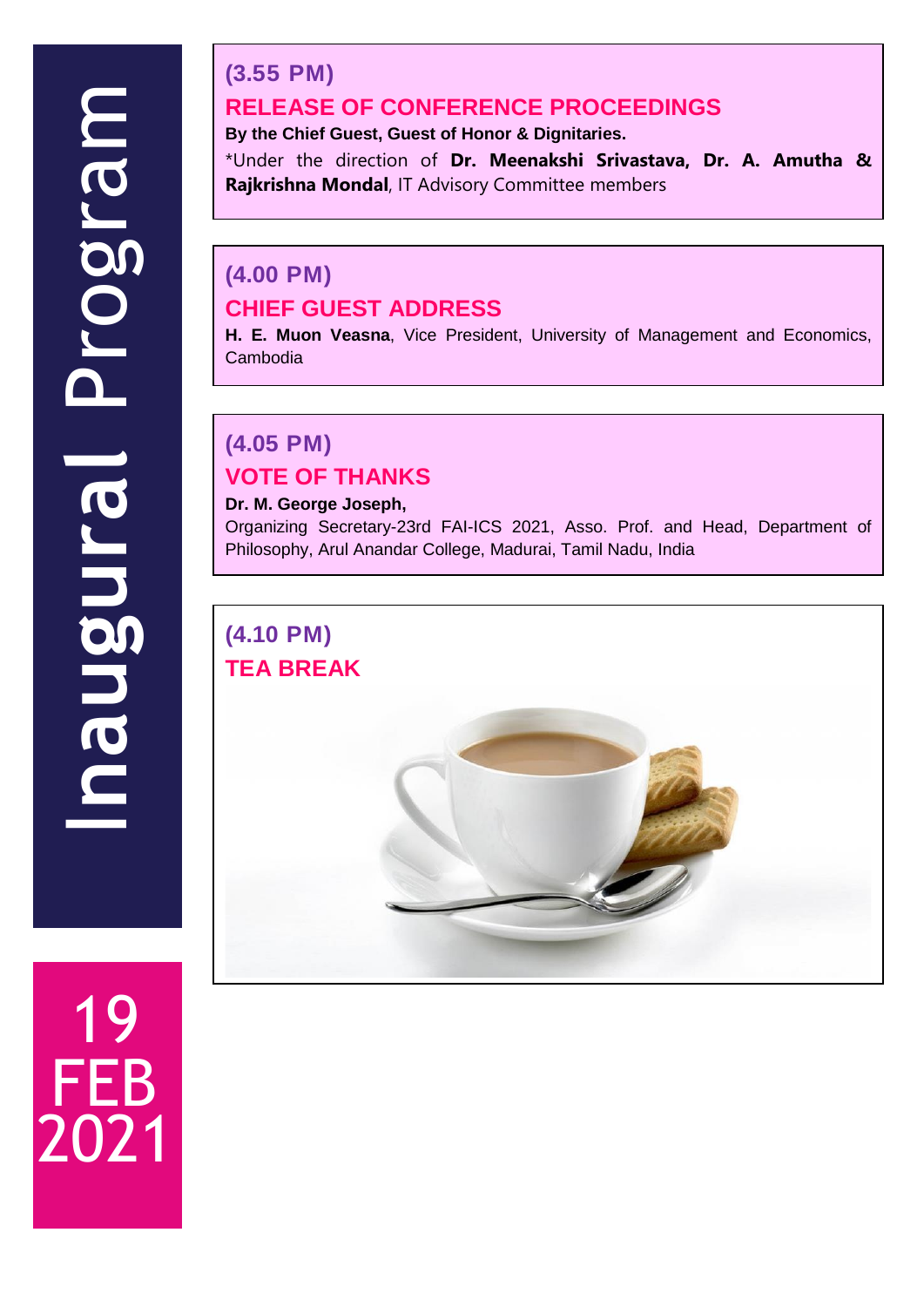| Time                                          | <b>Resource Person</b>                                                                                                                                                                                                                                                                                                                                           | <b>Chairperson</b>                                                                                                                                                         |
|-----------------------------------------------|------------------------------------------------------------------------------------------------------------------------------------------------------------------------------------------------------------------------------------------------------------------------------------------------------------------------------------------------------------------|----------------------------------------------------------------------------------------------------------------------------------------------------------------------------|
| <b>4.10 PM</b><br><b>To</b><br><b>4.30 PM</b> | Maj. Gen. Dr. M.P. Singh<br>(Retd.)<br><b>Vice President-FAI</b><br><b>Title: Techniques to improve spirituality</b>                                                                                                                                                                                                                                             | Dr. S. Shanmugaraju<br>Dean, Asst. Prof. of Physics,<br>Arul Anandar College, Madurai,<br>India                                                                            |
| <b>4.30 PM</b><br>To<br><b>4.50 PM</b>        | Dr. C. C. Tan<br><b>Professor, School of Management,</b><br>Mai Fah Luang University, Chiang<br><b>Rai Thailand</b><br>Title: AI-Paradigmatic Guided Systems to<br><b>Solve Socio-Business Problems: A Spiritual</b><br>and Science Connection                                                                                                                   | <b>Prof. B.S. Bisht</b><br><b>President-FATER Academy of</b><br>India & Ex. Vice Chancellor- G.<br><b>B. Pant Agriculture University,</b><br>Pant Nagar, Uttrakhand, India |
| <b>4.50 PM</b><br>To<br><b>5.10 PM</b>        | <b>Dr. Akhtem A. Dzhelilov</b><br>Professor & Dean, University of<br>Simferopol,<br><b>Management</b><br>and<br><b>CRIMEA</b><br>Title: The Theory of Multiple Intelligence in<br>The Face of 2021: Building Strong and Soft<br><b>Skills of New Generation in Education and</b><br><b>Management</b>                                                            | <b>Prof. P. K. Srivastava</b><br><b>Former President -FAI,</b><br><b>Dean, IES University -Bhopal</b>                                                                      |
| <b>5.10 PM</b><br>To<br><b>5.30 PM</b>        | <b>Dr. Podra Olha</b><br><b>Associate Professor, Department of</b><br><b>Foreign Trade and</b><br><b>Customs</b><br>at Lviv<br><b>Polytechnic</b><br><b>National University</b><br><b>Innovative Development and Human</b><br><b>Title:</b><br>Determinants of Economy<br><b>Capital</b><br><b>as</b><br><b>Competitiveness Providing of The Country</b>         | <b>Prof. Raghu Raman</b><br><b>FAI Executive Council Member</b>                                                                                                            |
| <b>5.30 PM</b><br>To<br><b>5.50 PM</b>        | <b>Dr. Liashenko Oleksandra</b><br><b>Director</b><br><b>of</b><br>the<br>Professor,<br><b>Educational and Scientific Institute</b><br><b>Adult</b><br><b>Management</b><br><b>of</b><br>and<br>Education «KROK»<br>University,<br><b>Kyiv, Ukraine</b><br><b>Title:</b><br><b>Managerial Intelligence and The New</b><br><b>Reality: Battle or Competition?</b> | <b>Prof. Pankaj Srivastava</b><br><b>General Secretary (FAI),</b><br><b>Professor, National Institute of</b><br><b>Technology Allahabad,</b><br>Prayagraj, India           |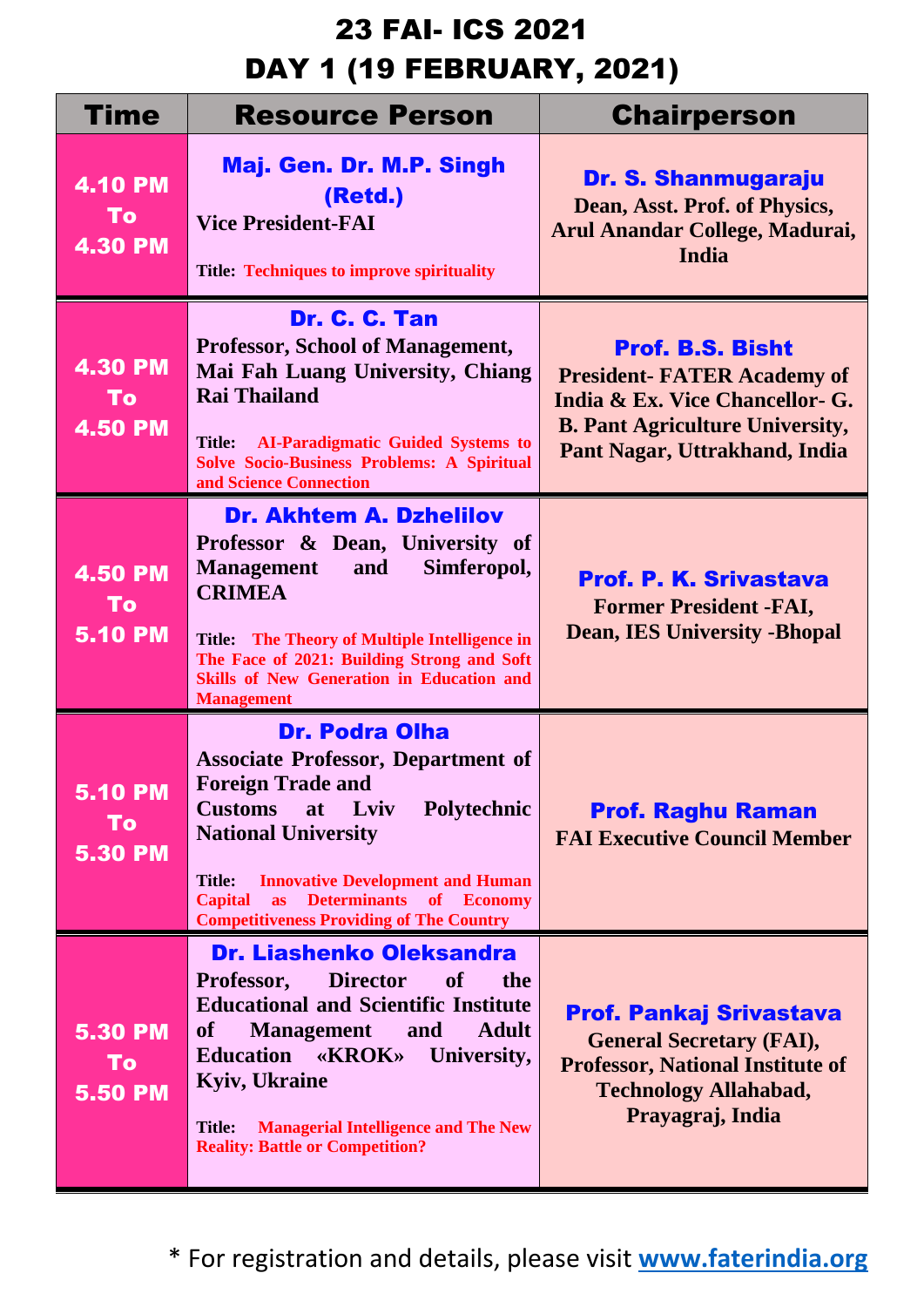| <b>5.50 PM</b><br>To<br><b>6.10 PM</b> | <b>Dr. Vincent Sekhar</b><br><b>Associate professor, Department of</b><br>Philosophy & Head, Department of<br>Human Excellence, Arul Anandar<br>College, Madurai, India<br><b>Title: Imparting Values through Education</b><br>and Exposure                                                                                                                                                                                                                                                                                                                                                                                                                                                                                       | <b>Prof. M. Lellis Thivagar</b><br><b>Vice President (FAI), Professor</b><br>& Head, School of Mathematics,<br>Madurai Kamaraj University,<br>Madurai, Tamil Nadu, India |
|----------------------------------------|-----------------------------------------------------------------------------------------------------------------------------------------------------------------------------------------------------------------------------------------------------------------------------------------------------------------------------------------------------------------------------------------------------------------------------------------------------------------------------------------------------------------------------------------------------------------------------------------------------------------------------------------------------------------------------------------------------------------------------------|--------------------------------------------------------------------------------------------------------------------------------------------------------------------------|
| <b>6.10 PM</b><br>To<br><b>6.30 PM</b> | Dr. Koshkalda Iryna<br><b>Professor, Head of the Department</b><br>of Land Administration and<br><b>Cadastre, Dokuchayev Kharkiv</b><br><b>National Agrarian University,</b><br><b>Kharkiv</b> , Ukraine<br><b>Dr. Prokopyshyn Oksana</b><br><b>PhD</b> of Economic Sciences,<br><b>Associate Professor,</b><br><b>Lviv National Agrarian University,</b><br>Lviv, Ukraine<br>Dr. Ryasnyanska Alona<br><b>PhD of Economic Sciences, Senior</b><br>teacher of the Department of<br><b>Business, Trade and Exchange</b><br><b>Activity, Petro Vasylenko Kharkiv</b><br><b>National Technical University of</b><br><b>Agriculture, Kharkiv, Ukraine</b><br><b>Title: SPIRITUALITY AS A COMPONENT</b><br>OF LAND RELATIONS MANAGEMENT | <b>Dr. Podra Olha</b><br><b>Associate Professor, Department</b><br>of Foreign Trade and<br><b>Customs at Lviv Polytechnic</b><br><b>National University</b>              |
| 6.30 PM<br>То<br><b>6.50 PM</b>        | <b>Ricardo Leone</b><br>&<br><b>Arceloni Neusa Volpato</b><br><b>UNIFACVEST</b> - University Center,<br><b>Brazil</b><br><b>Title: Educational management in exceptional</b><br>settings                                                                                                                                                                                                                                                                                                                                                                                                                                                                                                                                          | <b>Dr. Beatriz Lucia Salvador</b><br><b>Bizotto</b><br><b>UNIFACVEST-Facvest</b><br><b>University Center, Brazil</b>                                                     |
| <b>6.50 PM</b><br>To<br><b>7.10 PM</b> | <b>Dr. Leonardo Broering Groff</b><br>&                                                                                                                                                                                                                                                                                                                                                                                                                                                                                                                                                                                                                                                                                           | <b>Dr. Arceloni Neusa</b><br><b>Volpato</b>                                                                                                                              |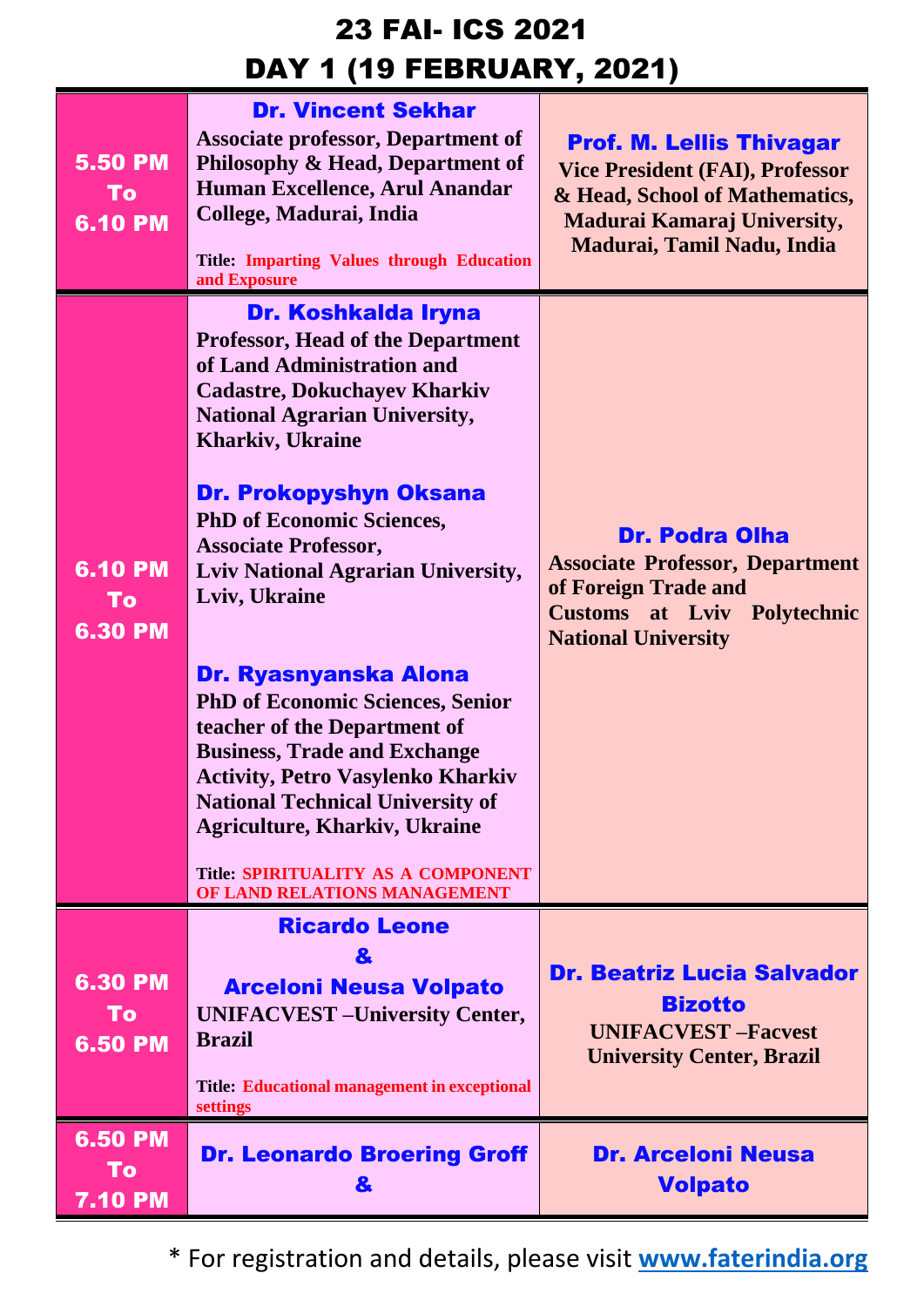|                                               | Dr. Fatima Regina da Silva<br><b>Pereira</b><br><b>UNIFACVEST</b> - University Center,<br><b>Brazil</b><br><b>Title: Spirituality and tourism</b>                                                                                                                     | <b>UNIFACVEST-Facvest</b><br><b>University Center, Brazil</b>                                                                                             |
|-----------------------------------------------|-----------------------------------------------------------------------------------------------------------------------------------------------------------------------------------------------------------------------------------------------------------------------|-----------------------------------------------------------------------------------------------------------------------------------------------------------|
| <b>7.10 PM</b><br><b>To</b><br><b>7.30 PM</b> | <b>Dr. Beatriz Lucia Salvador</b><br><b>Bizotto</b><br><b>UNIFACVEST</b> - University Center,<br><b>Brazil</b><br><b>Title: Business and well-being are reflections</b><br>of spirituality                                                                            | <b>Dr. Zinaida Zhyvko</b><br><b>Professor, Department of</b><br><b>Management, Lviv State</b><br><b>University of Internal Affairs,</b><br><b>Ukraine</b> |
| <b>7.30 PM</b><br><b>To</b><br><b>8.00 PM</b> | <b>Panel Discussion</b><br><b>Title: Science and Spirituality- Concepts and Contradictions</b><br>Maj. Gen. Dr. M.P. Singh (Retd.)<br>Dr. K. S. Joseph Wilson<br>Dr. Anna Shalimova<br><b>Prof. Raghu Raman</b><br>Dr. M. George Joseph<br>Dr. Arceloni Neusa Volpato |                                                                                                                                                           |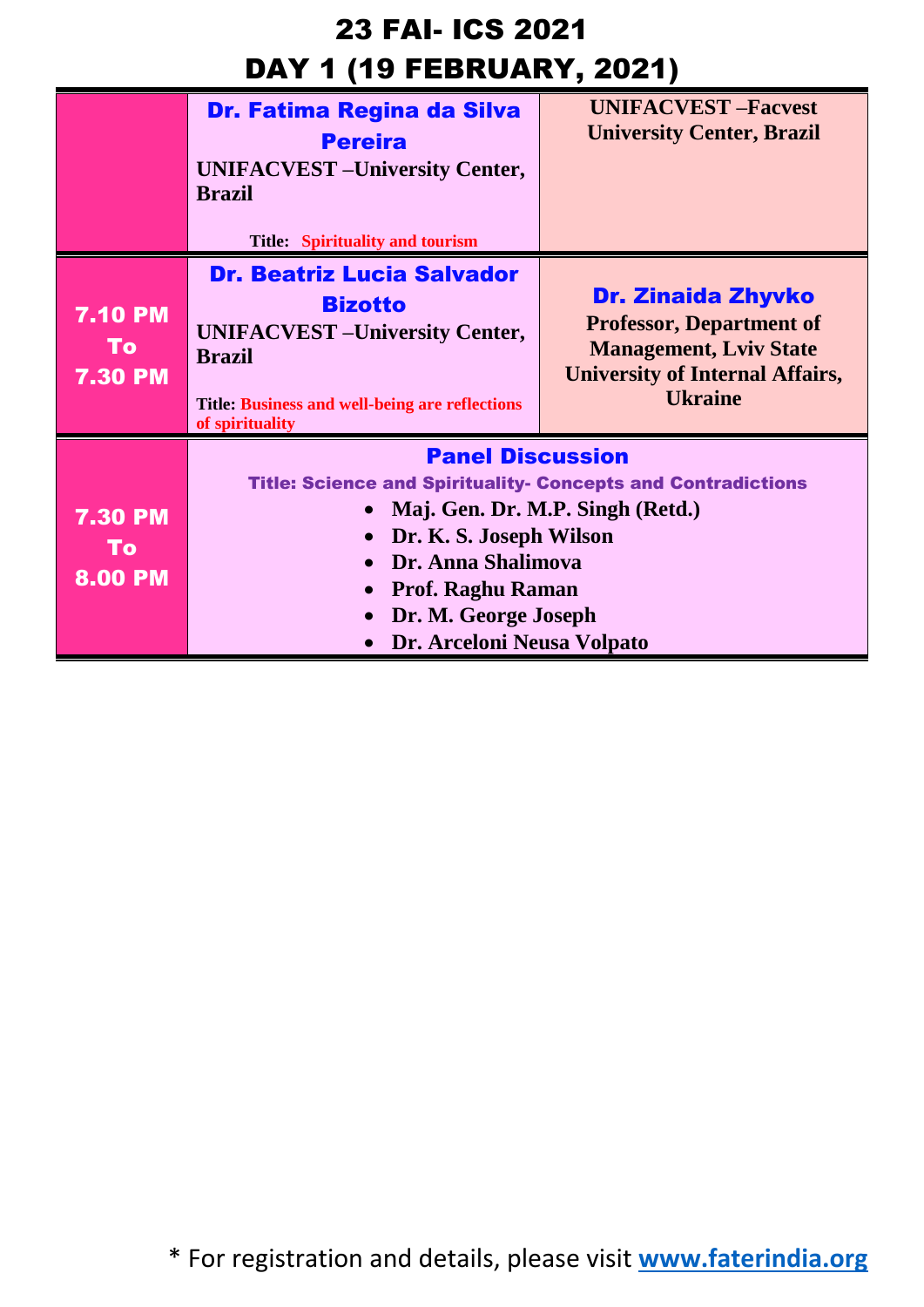| <b>Time</b>                                   | <b>Resource Person</b>                                                                                                                                                                                                                                                                                                                                                                                                                                                                                    | <b>Chairperson</b>                                                                                                                                                                                                                                   |
|-----------------------------------------------|-----------------------------------------------------------------------------------------------------------------------------------------------------------------------------------------------------------------------------------------------------------------------------------------------------------------------------------------------------------------------------------------------------------------------------------------------------------------------------------------------------------|------------------------------------------------------------------------------------------------------------------------------------------------------------------------------------------------------------------------------------------------------|
| <b>3.30 PM</b><br>To<br><b>3.50 PM</b>        | <b>Dr. Gina B. Alcoriza</b><br>Chairperson,<br>PhD,<br><b>Program</b><br><b>Tourism Management, University of</b><br><b>Santo Tomas-Legazpi, Philippines</b><br>Title: Evolving relationship of tourism and<br>spirituality                                                                                                                                                                                                                                                                               | Dr. C. C. Tan<br><b>Professor, School of</b><br>Management,<br><b>Mai Fah Luang University,</b><br><b>Chiang Rai Thailand</b>                                                                                                                        |
| <b>3.50 PM</b><br>To<br><b>4.10 PM</b>        | <b>Dr. Cheng Boon Liat</b><br>Alex, Department of Marketing<br>Management, Sunway University<br>Business School, Jalan University,<br><b>Bandar Sunway, Malaysian</b><br><b>Title: Using Analytics to Enhance Marketing</b><br>and Sales                                                                                                                                                                                                                                                                  | <b>Prof. Pankaj Srivastava</b><br><b>General Secretary (FAI),</b><br><b>Professor, National Institute of</b><br><b>Technology Allahabad,</b><br>Prayagraj, India                                                                                     |
| <b>4.10 PM</b><br>To<br><b>4.30 PM</b>        | <b>Dr. Pichyada Pheunpha</b><br>Ubon Ratchatani Business School,<br>Ratchathani<br>University,<br><b>Ubon</b><br><b>Thailand</b><br><b>Title: A Conceptual Framework of Internal</b><br><b>Factor, Engagement, and Anxiety Influence</b><br><b>Work Happiness of Hotel Employees in the</b><br><b>Covid-19 Pandemic in Thailand</b>                                                                                                                                                                       | <b>Dr. Sairoong Dinkoksung</b><br><b>Faculty of Management Science,</b><br><b>Ubon Ratchathani Business</b><br><b>School, Ubon Ratchathani</b><br><b>University, THAILAND</b>                                                                        |
| <b>4.30 PM</b><br><b>To</b><br><b>4.50 PM</b> | <b>Dr. Zhyvko Zinaida</b><br>D.Sc. in Economics, Professor,<br><b>Professor</b><br><b>Management</b><br><b>of</b><br>Department, Lviv State University<br>of Internal Affairs, Ukraine<br>Dr. Kukharska Lilija<br>PhD in Economics, Teacher of<br><b>Department of Foreign Languages</b><br>and Military Translation of Hetman<br><b>Petro Sahaidachny National Army</b><br><b>Academy, Lviv, Ukraine</b><br><b>Melnykovich Viktoriia</b><br>Lviv State University of Internal<br><b>Affairs, Ukraine</b> | <b>Dr. Liashenko Oleksandra</b><br>Professor, Director<br><b>of</b><br>the<br><b>Educational</b><br><b>Scientific</b><br>and<br><b>Institute of Management and</b><br><b>Education</b><br><b>Adult</b><br>«KROK»<br><b>University, Kyiv, Ukraine</b> |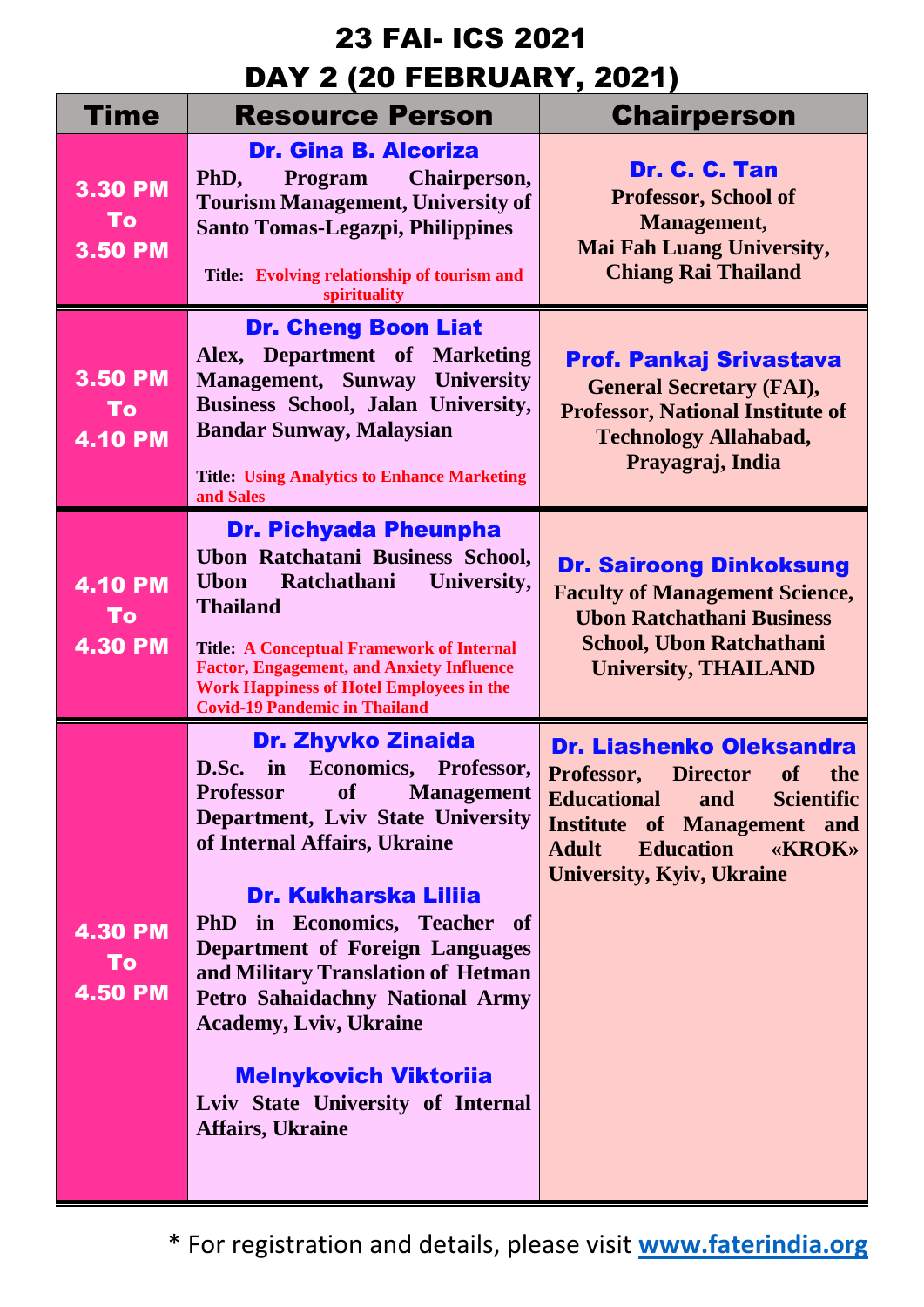|                                        | Title: SIGNIFICANT COMPONENTS OF<br><b>INTELLECTUAL CAPITAL</b>                                                                                                                                                                                                                                                                                                                     |                                                                                                                                                                                                                         |
|----------------------------------------|-------------------------------------------------------------------------------------------------------------------------------------------------------------------------------------------------------------------------------------------------------------------------------------------------------------------------------------------------------------------------------------|-------------------------------------------------------------------------------------------------------------------------------------------------------------------------------------------------------------------------|
| <b>4.50 PM</b><br>To<br><b>5.10 PM</b> | <b>Dr. Svitlana Rodchenko</b><br><b>Senior Lecturer of the Department</b><br>of Financial and Economic Security,<br><b>Accounting and Audit O.M. Beketov</b><br><b>National University</b><br>of Urban<br><b>Economy in Kharkiv, Ukraine</b><br><b>Title: THE ESSENCE AND</b><br><b>TYPES OF</b><br><b>FINANCIAL</b><br><b>BANKING</b><br><b>FRAUD</b><br>IN<br><b>INSTITUTIONS</b> | <b>Dr. Lilija Balash</b><br><b>Associate Professor, Department</b><br>of law and management of Lviv<br><b>State University of Life Safety</b>                                                                           |
| <b>5.10 PM</b><br>To<br><b>5.30 PM</b> | Dr. S. Seshuraja<br>Former Head of the department of<br>Philosophy, Arul Anandar College,<br>Madurai, India<br>Title: My perception of reality changes my<br>personal reality                                                                                                                                                                                                       | Dr. K. S. Joseph Wilson<br><b>Associate Professor &amp; Head,</b><br><b>Department of Physics, Arul</b><br>Anandar College, Madurai, India                                                                              |
| <b>5.30 PM</b><br>To<br><b>5.50 PM</b> | Soeli Staub Zembruski,<br>&<br><b>Rosangela Martins Carrara</b><br><b>UNIFACVEST-University Center,</b><br><b>Brazil</b><br><b>Title: Literature and scientific development</b>                                                                                                                                                                                                     | <b>Dr. Roberta Sommavilla</b><br><b>UNIFACVEST – University</b><br><b>Center, Brazil</b>                                                                                                                                |
| <b>5.50 PM</b><br>To<br><b>6.10 PM</b> | Juliana Facchini de Souza<br><b>UNIFACVEST</b> – University Center,<br><b>Brazil</b><br>Title: Cardiovascular risk calculator using<br><b>Machine Learning</b>                                                                                                                                                                                                                      | <b>Dr. Cheng Boon Liat</b><br><b>Alex, Department of Marketing</b><br><b>Management, Sunway University</b><br><b>Business</b><br>School,<br><b>Jalan</b><br><b>Bandar</b><br>University,<br>Sunway,<br><b>Malaysian</b> |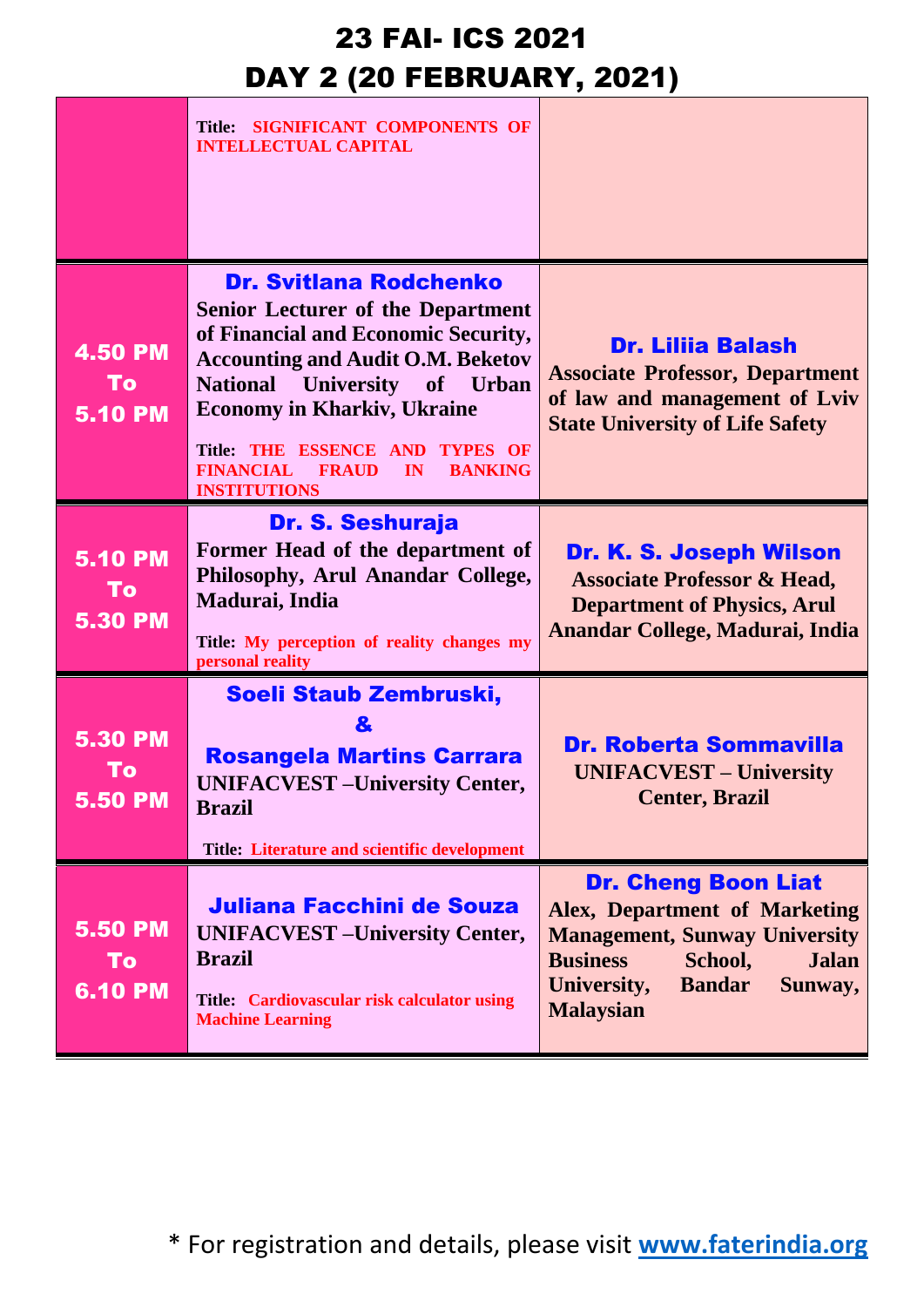| <b>6.10 PM</b><br>To<br><b>6.30 PM</b> | Hobela Volodymyr (presenter),<br><b>Dudiuk Volodymyr,</b><br>&<br><b>Leskiv Halyna</b><br><b>Lviv State University of Internal</b><br><b>Affairs, Lviv, Ukraine</b><br>Title: Modern greening trends in the<br>spiritual sphere of society                                                        | <b>Dr. Pallavi D. Khedkar</b><br><b>Parul University, Gujarat, India</b>                                                                                                                                                                                               |
|----------------------------------------|---------------------------------------------------------------------------------------------------------------------------------------------------------------------------------------------------------------------------------------------------------------------------------------------------|------------------------------------------------------------------------------------------------------------------------------------------------------------------------------------------------------------------------------------------------------------------------|
| 6.30 PM<br>To<br><b>6.50 PM</b>        | <b>Zhyvko Michailo</b><br><b>Volnykh Anastasiia</b><br><b>Bosak Khristina</b><br><b>Lesyk Iryna</b><br><b>Lecture, Lviv State University of</b><br><b>Internal Affairs, Ukraine;</b><br><b>Lecture, Lviv University of business</b><br>and law, Ukraine<br><b>Title: PROPERTIES OF CYBERCRIME</b> | <b>Dr. Svitlana Rodchenko</b><br><b>Lecturer</b><br><b>of</b><br><b>Senior</b><br>the<br>Department of Financial<br>and<br><b>Economic Security, Accounting</b><br>and Audit O.M. Beketov National<br><b>University of Urban Economy in</b><br><b>Kharkiv, Ukraine</b> |
| <b>6.50 PM</b><br>To<br><b>7.10 PM</b> | <b>Dr. Rajeev Srivastava</b><br><b>Department</b><br>Professor,<br>of<br>Mechanical Engineering, MNNIT<br>Allahabad, Prayagraj, India<br><b>Title: Spiritual Adoption in New Education</b><br><b>Policy</b>                                                                                       | <b>Dr. Pallavi D. Khedkar</b><br><b>Parul University, Gujarat, India</b>                                                                                                                                                                                               |
| <b>PAPER PRESENTATION (Session 1)</b>  |                                                                                                                                                                                                                                                                                                   |                                                                                                                                                                                                                                                                        |
| <b>7.10 PM</b><br>To<br><b>8.10 PM</b> | <b>List of Presenters will be</b><br><b>shared through EasyChair</b>                                                                                                                                                                                                                              | Dr. K. S. Joseph Wilson<br><b>Associate Professor &amp; Head,</b><br><b>Department of Physics, Arul</b><br>Anandar College, Madurai, India                                                                                                                             |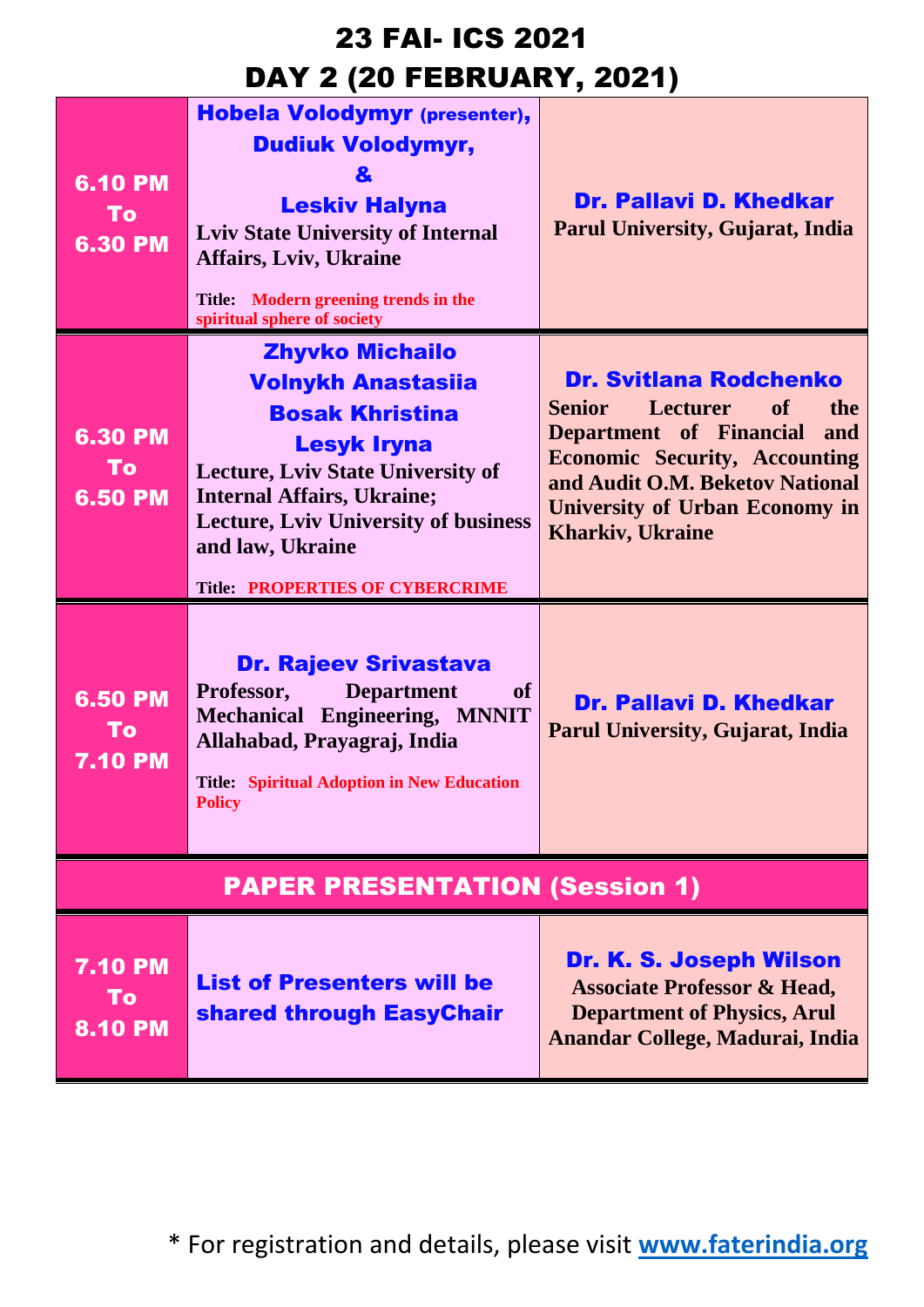| Time                                   | <b>Resource Person</b>                                                                                                                                                                                                                                                                                                                                                                                                                                                                                                              | <b>Chairperson</b>                                                                                                                                                                                                                                                   |
|----------------------------------------|-------------------------------------------------------------------------------------------------------------------------------------------------------------------------------------------------------------------------------------------------------------------------------------------------------------------------------------------------------------------------------------------------------------------------------------------------------------------------------------------------------------------------------------|----------------------------------------------------------------------------------------------------------------------------------------------------------------------------------------------------------------------------------------------------------------------|
| 3.30 PM<br>To<br><b>3.50 PM</b>        | <b>Mihus Iryna</b><br>Doctor of Science (Economics),<br>professor, «KROK» University, Kyiv,<br><b>Ukraine</b><br>THE ROLE OF THE CORPORATE<br><b>Title:</b><br><b>SECRETARY IN ENSURING THE</b><br><b>ECONOMIC SECURITY OF THE JOINT</b><br><b>STOCK COMPANY</b>                                                                                                                                                                                                                                                                    | <b>Prof. S. Raje Reddy</b><br><b>Department of Mathematics</b><br>and Humanities, Mahatma<br><b>Gandhi Institute of</b><br><b>Technology, Hyderabad</b>                                                                                                              |
| <b>3.50 PM</b><br>To<br><b>4.10 PM</b> | <b>Sylkin Oleksandr</b><br><b>PhD</b> in Economics, Department of<br><b>Financial and Economic Security,</b><br><b>Accounting and Taxation, Ukrainian</b><br><b>Academy of Printing, Lviv, Ukraine</b><br>$\boldsymbol{\alpha}$<br><b>Tetiana Arestenko</b><br><b>PhD in Economics, Associate</b><br><b>Professor of the Marketing</b><br>Department Dmytro Motornyi Tavria<br><b>State Agrotechnological University</b><br><b>Title: MODELING THE PROCESS OF</b><br><b>ENSURING THE FINANCIAL SECURITY OF</b><br><b>ENTERPRISE</b> | <b>Dr. Prokopyshyn</b><br><b>Oksana</b><br><b>PhD of Economic Sciences,</b><br><b>Associate Professor,</b><br><b>Lviv National Agrarian</b><br><b>University, Lviv, Ukraine</b>                                                                                      |
| <b>4.10 PM</b><br>To<br><b>4.30 PM</b> | Olga Zinovievna Voronka<br><b>PhD in Economics, Lviv State</b><br><b>University of Internal Affairs</b><br><b>Title: KEY AREAS FOR ECONOMIC</b><br><b>SECURITY</b>                                                                                                                                                                                                                                                                                                                                                                  | <b>Dr. Svitlana Rodchenko</b><br><b>Senior Lecturer of the</b><br><b>Department of Financial and</b><br><b>Economic Security,</b><br><b>Accounting and Audit O.M.</b><br><b>Beketov National University of</b><br><b>Urban Economy in Kharkiv,</b><br><b>Ukraine</b> |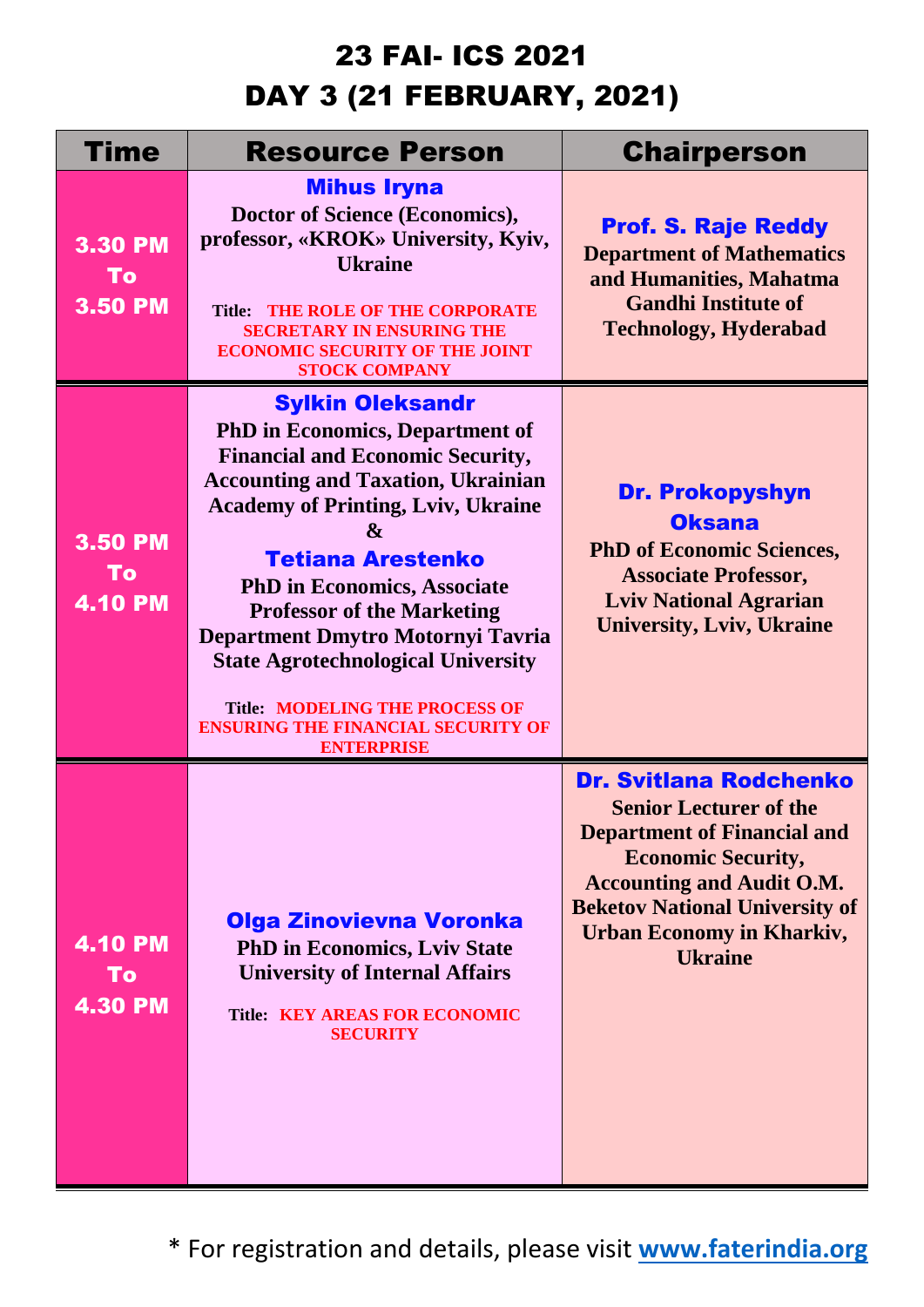| <b>4.30 PM</b><br>To<br><b>4.50 PM</b> | <b>Rejane Dutra Bergamaschi</b><br><b>Msc. Unifacyest</b><br><b>Title: Correlation between health and</b><br>spirituality                                                                                                                                                                                                                                                                                                                                                                                                                                                        | Juliana Facchini de<br><b>Souza</b><br><b>UNIFACVEST - Facvest</b><br><b>University Center, Brazil</b>                                                                                                                     |
|----------------------------------------|----------------------------------------------------------------------------------------------------------------------------------------------------------------------------------------------------------------------------------------------------------------------------------------------------------------------------------------------------------------------------------------------------------------------------------------------------------------------------------------------------------------------------------------------------------------------------------|----------------------------------------------------------------------------------------------------------------------------------------------------------------------------------------------------------------------------|
| 4.50 PM<br>To<br><b>5.10 PM</b>        | Iryna A. Getman,<br><b>Maryna A. Derzhevetska</b><br><b>Associate Professor, Donbas State</b><br><b>Engineering Academy, Kramatorsk;</b><br><b>Donetsk National Medical University,</b><br><b>Kramatorsk</b><br><b>Title: ADVANTAGES AND DISADVANTAGES</b><br>OF EXISTING METHODS FOR ASSESSING<br><b>INTELLECTUALCAPITAL</b><br>IN<br><b>MODERN</b><br><b>ENTERPRISES</b>                                                                                                                                                                                                       | <b>Mihus Iryna</b><br>Doctor of Science (Economics),<br>professor, «KROK»<br><b>University, Kyiv, Ukraine</b>                                                                                                              |
| <b>5.10 PM</b><br>To<br><b>5.30 PM</b> | Rassadnykova Svitlana <sup>1</sup><br><b>Tomanevich Lesia<sup>2</sup></b><br><sup>1</sup> PhD in Economics, Associate Professor, Senior<br><b>Researcher, International Humanitarian</b><br>University, Odessa, Ukraine, Lviv;<br><sup>2</sup> PhD in Economics, Associate Professor,<br>Department of Education and Science of the Lviv<br><b>Regional State Administration</b><br><b>STRATEGIC</b><br><b>Title:</b><br><b>ASPECTS</b><br>OF<br><b>INTENSIFICATION</b><br><b>OF</b><br><b>UKRAINE'S</b><br><b>INVESTMENT POLICY IN THE CONTEXT</b><br>OF ECONOMIC MODERNIZATION | <b>Sylkin Oleksandr</b><br><b>PhD</b> in Economics,<br><b>Department of Financial and</b><br><b>Economic Security,</b><br><b>Accounting and Taxation,</b><br><b>Ukrainian Academy of</b><br><b>Printing, Lviv, Ukraine</b> |
| <b>5.30 PM</b><br>To<br><b>5.50 PM</b> | <b>Dr. M. Jeyanthi</b><br>Psychologist, Madurai, India<br><b>Title: Reformation of Prison Inmates through</b><br><b>Spirituality</b>                                                                                                                                                                                                                                                                                                                                                                                                                                             | <b>Dr. S. Seshuraja</b><br><b>Former Head of the</b><br>department of Philosophy,<br><b>Arul Anandar College,</b><br>Madurai, India                                                                                        |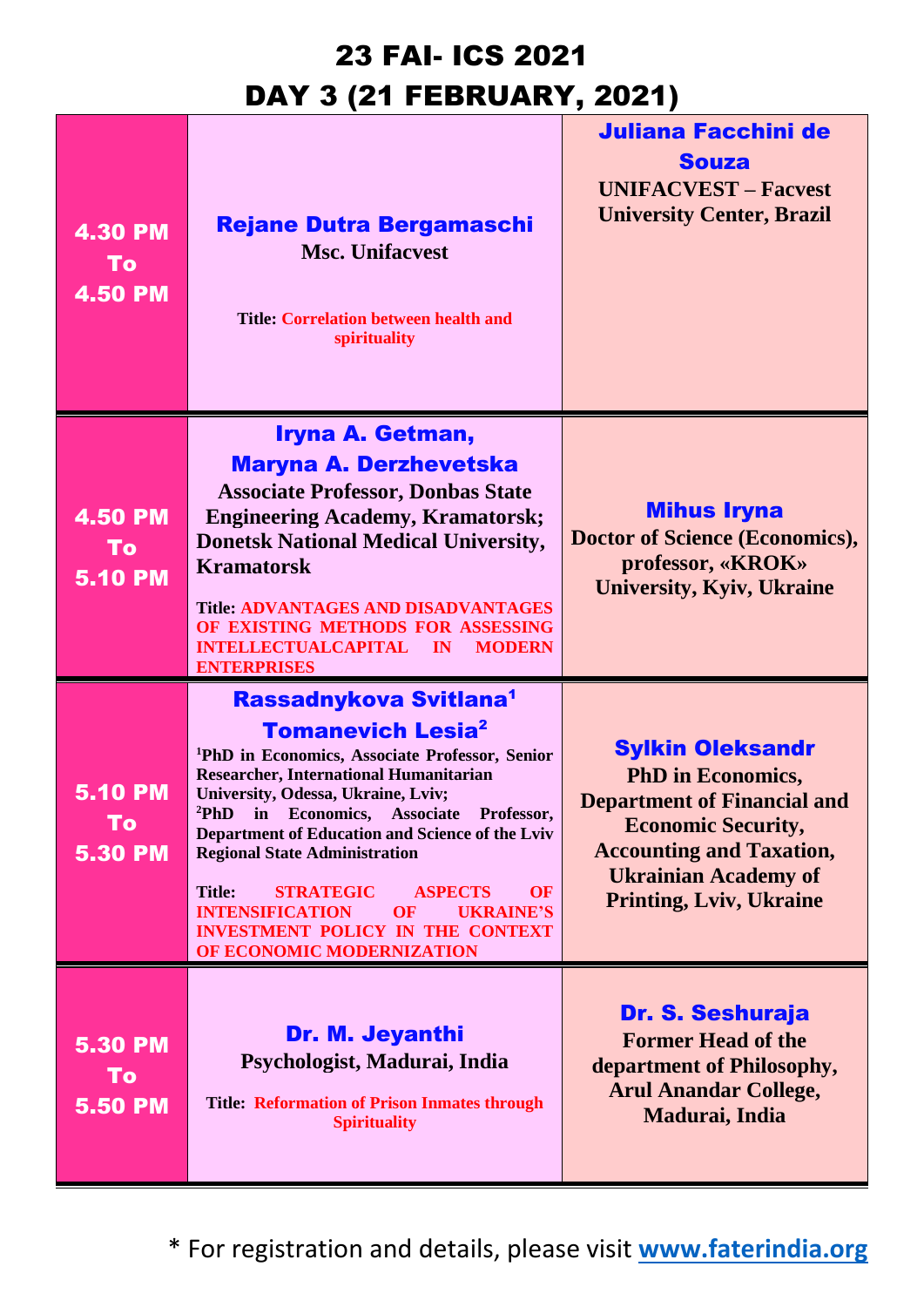|                                        | <b>VALIDICTORY FUNCTION</b>                                                                                                                                              |
|----------------------------------------|--------------------------------------------------------------------------------------------------------------------------------------------------------------------------|
|                                        | $\bullet$ (5:50PM-5:55PM)<br><b>Welcome Address by</b><br>Dr. M. George Joseph                                                                                           |
|                                        | • (5:55PM-6:00PM)<br><b>Feedback by Participants</b>                                                                                                                     |
|                                        | $\cdot$ (6:00PM-6:10PM)<br><b>Feedback by Organizing Secretaries</b><br>(2 minutes each)<br>Dr. M. George Joseph<br>Dr. Roberta Sommavilla<br>Dr. Soeli Araldi Zembruski |
|                                        | $\cdot$ (6:10PM-6:15PM)<br>Report of 23rd FAI-ICS 2021<br>(Dr. K. S. Joseph Wilson)                                                                                      |
| <b>5.50 PM</b><br>To<br><b>7.00 PM</b> | $\cdot$ (6:15PM-6:25PM)<br>Review of the 23rd FAI-ICS 2021 Conference<br>(Prof. Raghu Raman)<br>(Prof. C. C. Tan)                                                        |
|                                        | $\cdot$ (6:25PM-6:40PM)<br><b>Guest of Honour</b><br>(5 minutes each)                                                                                                    |
|                                        | (Dr. Zinaida Zhyvko)<br>Professor, Department of Management, Lviv State University of Internal Affairs, Ukraine                                                          |
|                                        | (Dr. Arceloni Neusa Volpato)<br><b>UNIFACVEST - Facvest University Center, Brazil</b>                                                                                    |
|                                        | (Maj. Gen. (Dr.) M.P. Singh (Retd.))<br><b>Vice President-FAI</b>                                                                                                        |
|                                        | $\cdot$ (6:40PM-6:45PM)<br><b>Chief Guest address</b><br>(Prof. P.K. Srivastava)                                                                                         |